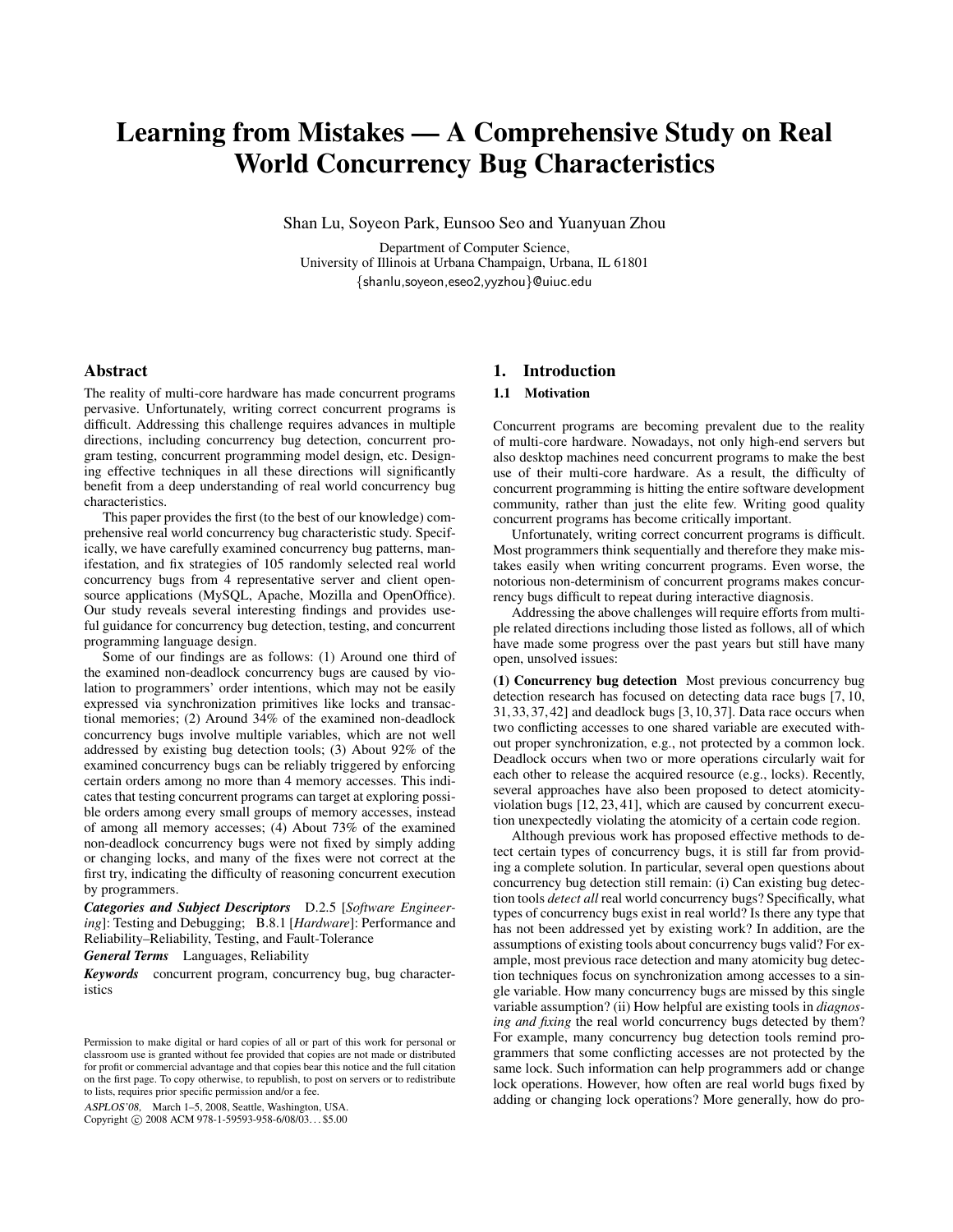grammers fix real world concurrency bugs and what information do they need?

**(2) Concurrent program testing and model checking** Testing is a common practice in software development. It is a critical step for *exposing* software bugs before release.

Existing testing techniques mainly focus on the *sequential* aspects of programs, such as statements, branches, etc. and can not effectively address concurrent programs' *concurrency* aspects, such as multi-thread (or multi-process) interleavings [28].

The major challenge of concurrency testing is the exponential *interleaving* space of concurrent programs. Exposing concurrency bugs requires not only a bug-exposing input, but also a bugtriggering execution interleaving. Therefore, to achieve a complete testing coverage of concurrent programs, testing needs to cover every possible interleaving for each input test case [39], which is infeasible in practice.

To address the above challenge, an open question in concurrency testing is as follows: can we selectively test a small number of representative interleavings and still expose most of the concurrency bugs? Motivated by this problem, previous work such as the ConTest project [4, 9] has proposed some methods to perturb program execution and force certain interleavings by injecting artificial delays after every synchronization point. While an inspiring attempt, it is unclear, both quantitatively and qualitatively, what portion of concurrency bugs can be exposed by such heuristics.

Ultimately, designing practical and effective test cases for concurrent programs requires a good understanding of *the manifestation conditions of real world concurrency bugs*. That is, we need to know what conditions are needed, besides program inputs, to reliably trigger a concurrency bug. Specifically, how many threads, how many variables, and how many accesses are usually involved in a real world concurrency bug's manifestation?

Similar questions are also encountered in software verification and model checking [13, 28, 34] for concurrent programs. Better understanding of the manifestation of real world concurrency bugs can help model checking prioritize the program states and alleviate its state explosion problem.

**(3) Concurrent programming language design** Good concurrent programming languages can help programmers correctly express their intentions and therefore avoid certain types of concurrency bugs. Along this direction, transactional memory (TM) [1,2,15,16,25,26,27,36] is one of the popular trends. TM provides programmers an easier way to specify which code regions should be atomic. Further, it automatically protects the atomicity of the specified region against other specified regions through underlying hardware and software support.

Although TM shows great potential, there are many open questions, including (i) What portion of bugs can be avoided by using TM? (ii) What are the real world concerns that TM design needs to pay attention to? (iii) Besides TM, what other programming language supports will be useful for programmers to write correct concurrent programs?

Addressing the open questions in all of the above directions will significantly benefit from a better understanding of real world concurrency bug characteristics—basically, we can learn from the common mistakes programmers are making in writing concurrent programs. For example, if many real world concurrency bugs involve multiple shared variables, we need to extend concurrency bug detection techniques to address multi-variable concurrency bugs; if the manifestation of most real world concurrency bugs are guaranteed by a partial order among only two threads, concurrent program testing only needs to cover pairwise interleavings for every pair of program threads; if there are some concerns in avoiding real world concurrency bugs with existing synchronization primitives, we can extend transactional memory model or design new language support to further ease writing concurrent programs; if a certain type of information is frequently used by programmers in fixing real world concurrency bugs, bug detection tools can be extended to provide such information and thus become more useful in practice.

In the past, many empirical studies on general program bug characteristics (not specific to concurrency bugs) have been done. Their findings have provided useful guidelines and motivations for bug detection, testing and programming language design. For example, the study of bug types in IBM software systems [38] in 1990's demonstrated the importance of memory bugs and has motivated many commercial and open-source memory bug detection tools such as Purify [18], Valgrind [30], CCured [29], etc. A recent study of operating system bugs [8] revealed that copy-paste was an important cause of semantic bugs, and has inspired a tool called CP-Miner that focused on detecting copy-pasted code and semantic bugs related to copy-paste [19].

Unfortunately, few studies have been conducted on real world concurrency bug characteristics. Previously, researchers realizing the importance of such a study have conducted a preliminary work on concurrency bug characteristics [11]. However, they built their observations upon programs that were intentionally made buggy by students for the characteristic study.

The lack of a good real-world concurrency bug characteristic study is mainly due to the following two reasons:

(1) It is difficult to collect real world concurrency bugs, especially since they are usually under-reported. As observed in previous work [6], the non-determinism hindered the users from reporting concurrency bugs, and made concurrency bug reports difficult to get understood and solved by programmers. Therefore, it is timeconsuming to collect a good set of real world concurrency bugs.

(2) Concurrency bugs are not easy to understand. Their patterns and manifestations usually involve complicated interactions among multiple program components, and are therefore hard to understand.

## **1.2 Contributions**

This work provides the first (to the best of our knowledge) comprehensive real world concurrency bug characteristic study. Specifically, we examine the *bug patterns, manifestations, fix strategies* and other characteristics of real world concurrency bugs. Our study is based on *105* randomly selected real world concurrency bugs, including *74* non-deadlock bugs and *31* deadlock bugs, collected from *4* large and mature open-source applications: MySQL, Apache, Mozilla and OpenOffice, representing both server and client applications. For each bug, we carefully examine its bug report, corresponding source code, related patches, and programmers' discussion, all of which together provide us a relatively thorough understanding of the bug patterns, manifestation conditions, fix strategies and diagnosis processes.

Our study reveals many interesting findings, which provide useful guidelines for concurrency bug detection, concurrent program testing, and concurrent programming language design. We summarize our main findings and their implications in Table 1.

While we believe that the applications and bugs we examined well represent a large body of concurrent applications, we do not intend to draw any general conclusions about all concurrent applications. In particular, we should note that all of the characteristics and findings obtained in this study are associated with the four examined applications and the programming languages these applications use. Therefore, the results should be taken with the specific applications and our evaluation methodology in mind (see Section 2.3 for our discussion about threats to validity).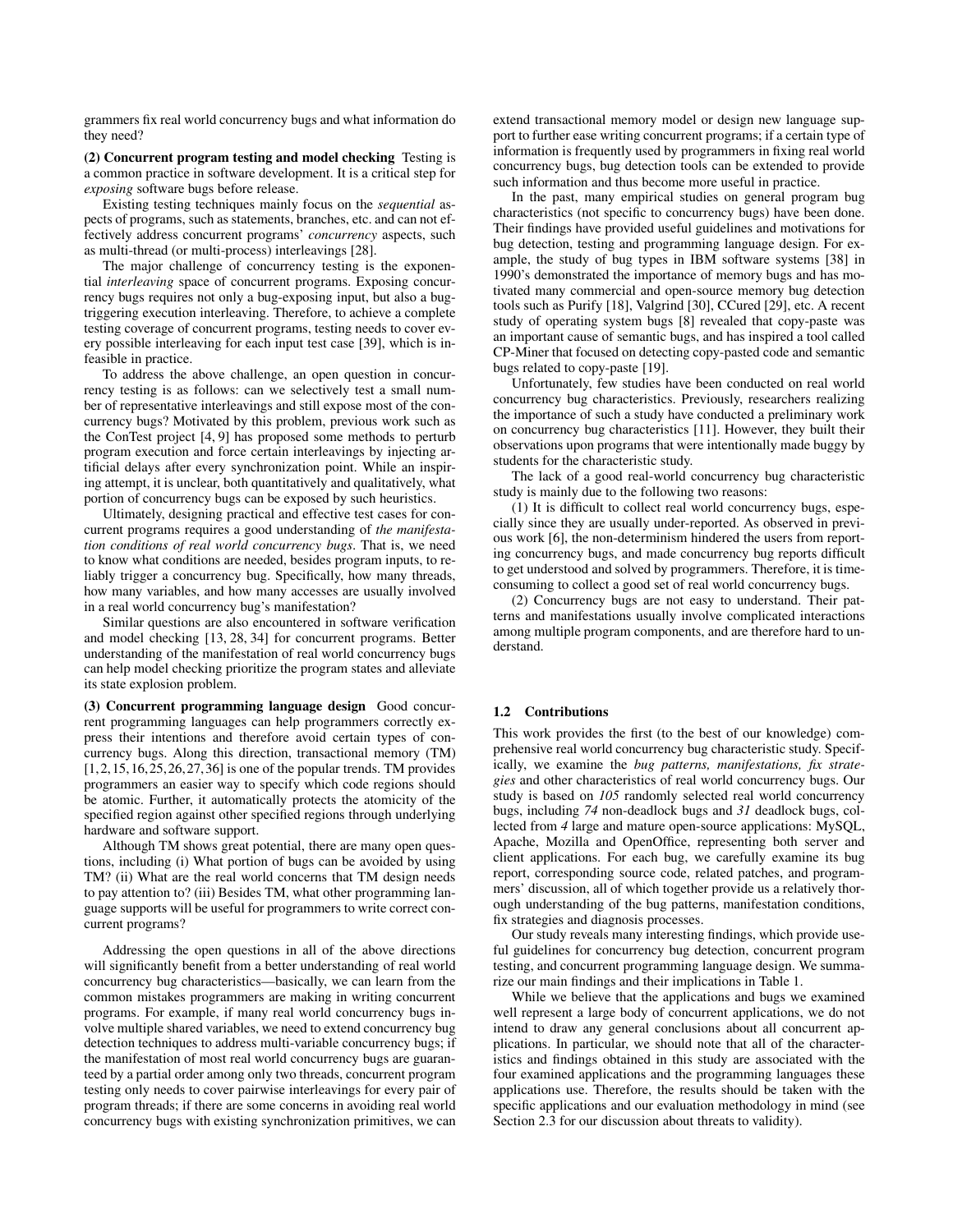| <b>Findings on Bug Patterns (Section 3)</b>                            | <b>Implications</b>                                       |
|------------------------------------------------------------------------|-----------------------------------------------------------|
| (1) Almost all $(97%)$ of the examined non-deadlock bugs               | Concurrency bug detection can focus on these two bug      |
| belong to one of the two simple bug patterns:                          | patterns to detect most concurrency bugs.                 |
| atomicity-violation or order-violation*.                               |                                                           |
| $(2)$ About one third $(32\%)$ of the examined non-deadlock            | New concurrency bug detection tools are needed to         |
| bugs are order-violation bugs, which are not well addressed            | detect order-violation bugs, which are not addressed      |
| in previous work.                                                      | by existing atomicity violation or race detectors.        |
| <b>Findings on Manifestation (Section 4)</b>                           | <b>Implications</b>                                       |
| $(3)$ Almost all $(96\%)$ of the examined concurrency bugs are         | Pairwise testing on concurrent program threads can        |
| guaranteed to manifest if certain partial order between 2 threads      | expose most concurrency bugs, and greatly reduce          |
| is enforced.                                                           | the testing complexity.                                   |
| $(4)$ Some $(22%)$ of the examined deadlock bugs are caused            | Single-thread based deadlock detection and testing tech-  |
| by one thread acquiring resource held by itself.                       | niques can help eliminate these simple deadlock bugs.     |
| $(5)$ Many $(66\%)$ of the examined non-deadlock concurrency           | Focusing on concurrent accesses to one variable is a good |
| bugs' manifestation involves concurrent accesses to                    | simplification for concurrency bug detection, which is    |
| only one variable.                                                     | used by many existing bug detectors.                      |
| $(6)$ One third $(34%)$ of the examined non-deadlock concur-           | New detection tools are needed to address                 |
| rency bugs' manifestation involves concurrent accesses to              | multiple variable concurrency bugs.                       |
| multiple variables.                                                    |                                                           |
| $(7)$ Almost all $(97%)$ of the examined deadlock bugs involve         | Pairwise testing on the acquisition/release sequences to  |
| two threads circularly waiting for at most two resources.              | two resources can expose most deadlock concurrency bugs,  |
|                                                                        | and reduce testing complexity.                            |
| $(8)$ Almost all $(92\%)$ of the examined concurrency bugs             | Testing partial orders among every small group of         |
| are guaranteed to manifest if certain partial order among              | accesses can expose most concurrency bugs, and simplify   |
| no more than 4 memory accesses is enforced.                            | the interleaving space from exponential to polynomial.    |
| Findings on Bug Fix Strategies (Section 5)                             | <b>Implications</b>                                       |
| $(9)$ Three quarters $(73%)$ of the examined non-deadlock              | Bug detection and diagnosis tools need to provide more    |
| bugs are fixed by techniques <i>other than</i> adding/changing         | bug pattern and manifestation information, besides        |
| locks. Programmers need to consider correctness, performance           | lock information, to help programmers fix bugs.           |
| and other issues to decide the most appropriate fix strategy.          |                                                           |
| $(10)$ Many $(61\%)$ of the examined deadlock bugs are fixed by        | Fixing deadlock bugs might introduce non-deadlock         |
| preventing one thread from acquiring one resource (e.g. lock).         | concurrency bugs. Special help is needed to ensure the    |
| Such fix can introduce non-deadlock concurrency bugs.                  | correctness of deadlock bug fixes.                        |
| Findings on Bug Avoidance (Section 5.3)                                | <b>Implications</b>                                       |
| (11) Transactional memory (TM) can help avoid about                    | Transactional memory (TM) is a promising language         |
| one third (39%) of the examined concurrency bugs.                      | feature for programmers.                                  |
| (12) TM <i>could</i> help avoid over one third $(42%)$ of the examined | TM designers may need to pay attention to some concerns,  |
| concurrency bugs, if some concerns are addressed.                      | such as how to protect hard-to-rollback operations.       |
| (13) Some (19%) of the examined concurrency bugs <i>cannot</i>         | Better programming language features to help express      |
| benefit from basic TM designs, because of their bug patterns.          | "order" semantics in C/C++ programs are desired.          |

**Table 1.** Our findings of real world concurrency bug characteristic and their implications for concurrency bug detection, concurrent program testing and concurrent programming language design. (\*: All terms and categories mentioned here will be explained in Section 2.)

# **2. Methodology**

# **2.1 Bug sources**

**Applications:** We select four representative open source applications in our study: MySQL, Apache, Mozilla, and OpenOffice. These are all mature (with 9–13 years development history) large concurrent applications (with 1–4 million lines of code), with well maintained bug databases. These four applications represent different types of server applications (database and web server) and client applications (browser suite and office suite). Concurrency is used for different purposes in these applications. Server applications mostly use concurrency to handle concurrent client requests. They can have hundreds or thousands of threads running at the same time. Client and office applications mostly use concurrency to synchronize multiple GUI sessions and background working threads.

**Bugs:** We *randomly* collect concurrency bugs from the bug databases of these applications. Since these databases contain more than five hundred thousand bug reports, in order to effectively collect concurrency bugs from them, we used a large set of key-

words related to concurrency bugs, for example, 'race(s)', 'deadlock(s)', 'synchronization(s)', 'concurrency' 'lock(s)', 'mutex(es)', 'atomic', 'compete(s)', and their variations. From the thousands of bug-reports that contain at least one keyword from the above keyword set, we *randomly* pick about five hundred bug reports with clear and detailed root cause descriptions, source codes, and bug fix information. Then, we manually check them to make sure that the bugs are really caused by programmers' wrong assumptions about concurrent execution, and finally get 105 concurrency bugs.

| Application  | Description          | # of Bug Samples |          |  |
|--------------|----------------------|------------------|----------|--|
|              |                      | Non-Deadlock     | Deadlock |  |
| MySQL        | Database Server      | 14               |          |  |
| Apache       | Web Server           | 12               |          |  |
| Mozilla      | <b>Browser Suite</b> |                  |          |  |
| OpenOffice   | Office Suite         |                  |          |  |
| <b>Total</b> |                      | 74               |          |  |

**Table 3.** Our application set and bug set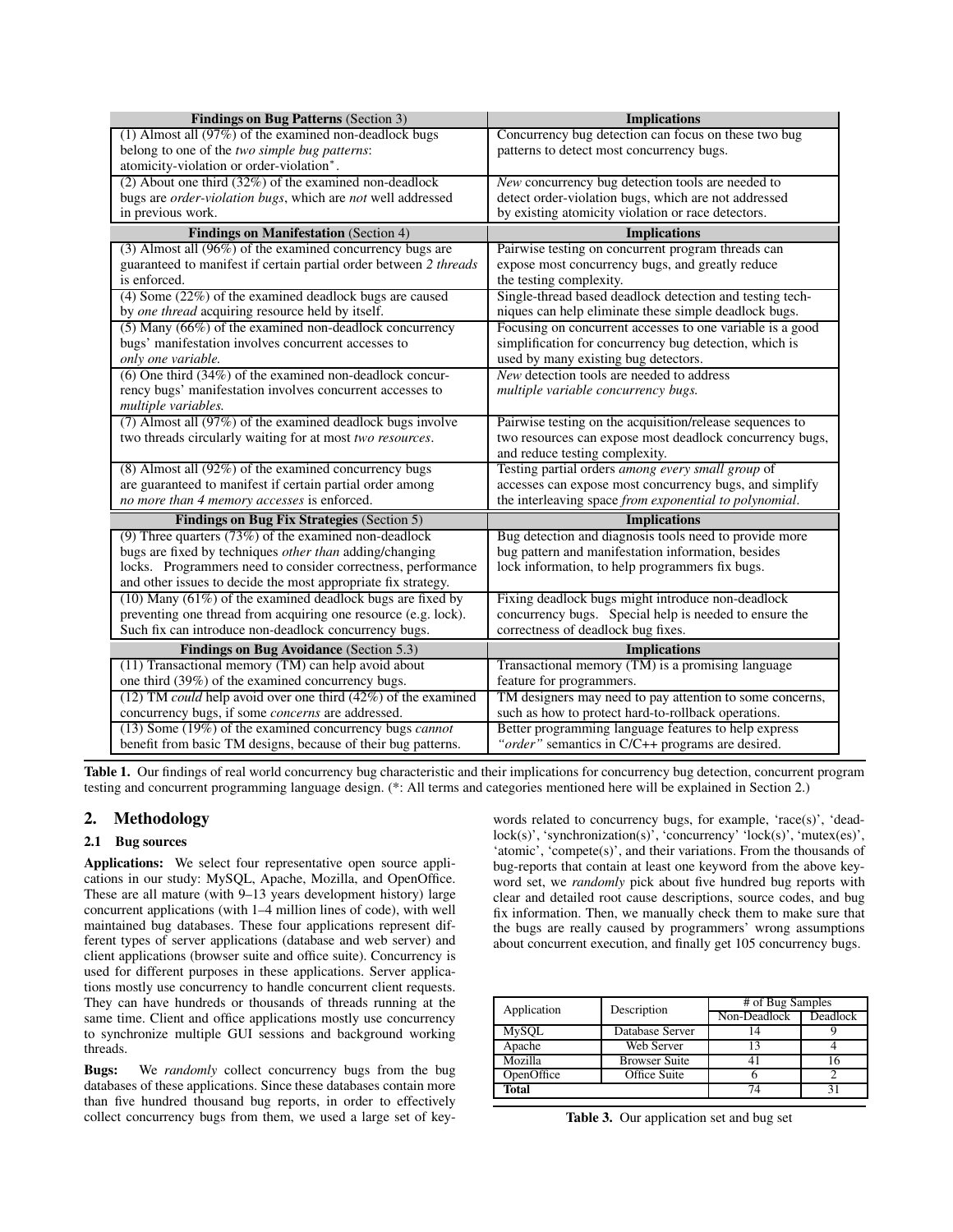|                     | <b>Definitions Related to Bug Pattern Study</b>       |                                                                                                                     |             |  |  |  |  |
|---------------------|-------------------------------------------------------|---------------------------------------------------------------------------------------------------------------------|-------------|--|--|--|--|
| <b>Dimension</b>    | Category                                              | <b>Description</b>                                                                                                  | Abbr.       |  |  |  |  |
|                     | Atomicity                                             | The desired serializability among multiple memory accesses is violated.                                             | Atomicity   |  |  |  |  |
| Bug                 | Violation                                             | (i.e. a code region is intended to be atomic, but the atomicity is not enforced during execution.)                  |             |  |  |  |  |
| Pattern*            | Order                                                 | The desired order between two (groups of) memory accesses is flipped.                                               | Order       |  |  |  |  |
|                     | Violation                                             | (i.e. $A$ should always be executed before $B$ , but the order is not enforced during execution.)                   |             |  |  |  |  |
|                     | Other                                                 | Concurrency bugs other than the atomicity violation and order violation.                                            | Other       |  |  |  |  |
|                     | <b>Definitions Related to Bug Manifestation Study</b> |                                                                                                                     |             |  |  |  |  |
| <b>Dimension</b>    | <b>Term</b>                                           | <b>Definition</b>                                                                                                   |             |  |  |  |  |
|                     | Manifestation                                         | A specific execution order among a smallest set $(S)$ of memory accesses.                                           |             |  |  |  |  |
| Bug                 | Condition                                             | As long as that order is enforced, no matter how, the bug is guaranteed to manifest.                                |             |  |  |  |  |
| Mani-               | # of threads involved                                 | The number of distinct threads that are included in $S$ .                                                           |             |  |  |  |  |
| festation           | # of variable involved                                | The number of distinct variables that are included in $S$ .                                                         |             |  |  |  |  |
|                     | # of accesses involved                                | The number of accesses that are included in $S$ .                                                                   |             |  |  |  |  |
|                     |                                                       | <b>Definitions Related to Bug Fix Study</b>                                                                         |             |  |  |  |  |
| <b>Dimension</b>    | Category                                              | <b>Description</b>                                                                                                  | Abbr.       |  |  |  |  |
|                     | <b>Condition Check</b>                                | (1) While-flag; or (2) optimistic concurrency with consistency check.                                               | <b>COND</b> |  |  |  |  |
| Non-                | Code Switch                                           | Switch the order of certain statements in the source code.                                                          | Switch      |  |  |  |  |
| deadlock            | Design Change                                         | Change the design of data structures or algorithms.                                                                 | Design      |  |  |  |  |
| Fix Strategy        | <b>Lock Strategy</b>                                  | (1) Add/change locks; or (2) adjust the region of critical sections.                                                | Lock        |  |  |  |  |
|                     | Other                                                 | Strategies other than the above ones.                                                                               | Other       |  |  |  |  |
|                     | Give up resource                                      | Not acquiring a resource (lock, etc.) for certain code region.                                                      | GiveUp      |  |  |  |  |
| Deadlock            | <b>Split Resource</b>                                 | Split a big resource to smaller pieces to avoid competition.                                                        | Split       |  |  |  |  |
| <b>Fix Strategy</b> |                                                       |                                                                                                                     | AcqOrder    |  |  |  |  |
|                     | Change acquisition order                              | Switch the acquisition order among several resources.                                                               |             |  |  |  |  |
|                     | Other                                                 | Strategies other than the above ones.                                                                               | Other       |  |  |  |  |
| Concerns in         | Very long code                                        | A code region is too long to be put into a transaction.                                                             | Long        |  |  |  |  |
| Transactional       | Rollback Problem<br>Code Nature                       | Some I/O and system calls are hard to roll back.<br>Source code with certain design is hard to turn to transaction. | Rollback    |  |  |  |  |

**Table 2.** Our characteristic categories and definitions. (\*: The bug pattern category is determined by the root cause of a concurrency bug, i.e. what type of programmers' synchronization intention is violated, *regardless of possible bug fix strategies.*)

We separately study two types of concurrency bugs: *deadlock bugs* and *non-deadlock concurrency bugs*. These two types of bugs have completely different properties, and demand different detection, recovery approaches. Therefore, we separate them for the ease of investigation.

Finally, we collect 105 concurrency bugs, including 74 nondeadlock concurrency bugs and 31 deadlocks bugs. The details are shown in Table 3.

#### **2.2 Characteristic categories**

In order to provide guidance for future research on concurrent program reliability, in this work, we focus on three aspects of concurrency bug characteristics: bug pattern, manifestation, and bug fix strategy. Other characteristics, such as failure impact and bug diagnosis process, will be briefly discussed at the end.

(1) Along the *bug pattern* dimension, we classify non-deadlock concurrency bugs into three categories (atomicity-violation bugs, order-violation bugs and the other bugs) based on their root causes, i.e., what types of synchronization intentions are violated. Detailed definitions are shown in Table 2. Here we do not classify data race as a bug pattern. The reason is that, a data race may indicate a concurrency bug, but it can also be a benign race in many cases, e.g., while-flag. Furthermore, data-race free does not mean concurrency bug free [12, 23]. We do not further break deadlocks into subcategories as most of them are relatively similar and simple.

(2) For the *manifestation* characteristics, we study the required condition for each concurrency bug to manifest (denoted as *manifestation condition*, defined in Table 2), and then discuss concurrency bugs based on how many threads, how many variables (resources), and how many accesses are involved in their manifestation conditions.

(3) For the *bug fix strategy*, we study both the final patch's fix strategy and the mistakes in intermediate patches. We also evaluate how transactional memory can help avoid these bugs. All the related classification is shown in Table 2.

#### **2.3 Threats to validity**

Similar to the previous work, real world characteristic studies are all subject to a validity problem. Potential threats to the validity of our characteristic study are the representativeness of the applications, concurrency bugs used in our study, and our examination methodology.

As for application representativeness, our study chooses four server and client-based concurrent applications written in C/C++, which are the popular programming languages for these types of applications. We believe that these four applications well represent server and client-based concurrent applications, which are two large classes of concurrent applications. However, our study may not reflect the characteristics of other types of applications, such as scientific applications, operating systems, or applications written in other programming languages (e.g., Java).

As for bug representativeness, the concurrency bugs we studied are *randomly* selected from the bug database of the above applications. They provide good samples of the fixed bugs in those applications. While characteristics of non-fixed or non-reported concurrency bugs might be different, these bugs are not likely as important as the reported and fixed bugs that are examined in our study.

In terms of our examination methodology, we have examined every piece of information related to each examined bug, including programmers' clear explanations, forum discussions, source code patches, multiple versions of source codes, and bug-triggering test cases. In addition, we are also familiar with the examined applications, since we have modified and used them in many of our previously published work [22, 23, 35].

Overall, while our conclusions cannot be applied to *all* concurrent programs, we believe that our study does capture the characteristics of concurrency bugs in two large important classes of concurrent applications: server-based and client-based applications. In addition, most of these characteristics are consistent across all four examined applications, indicating the validity of our evaluation methodology to some degree. Additionally, we do not emphasize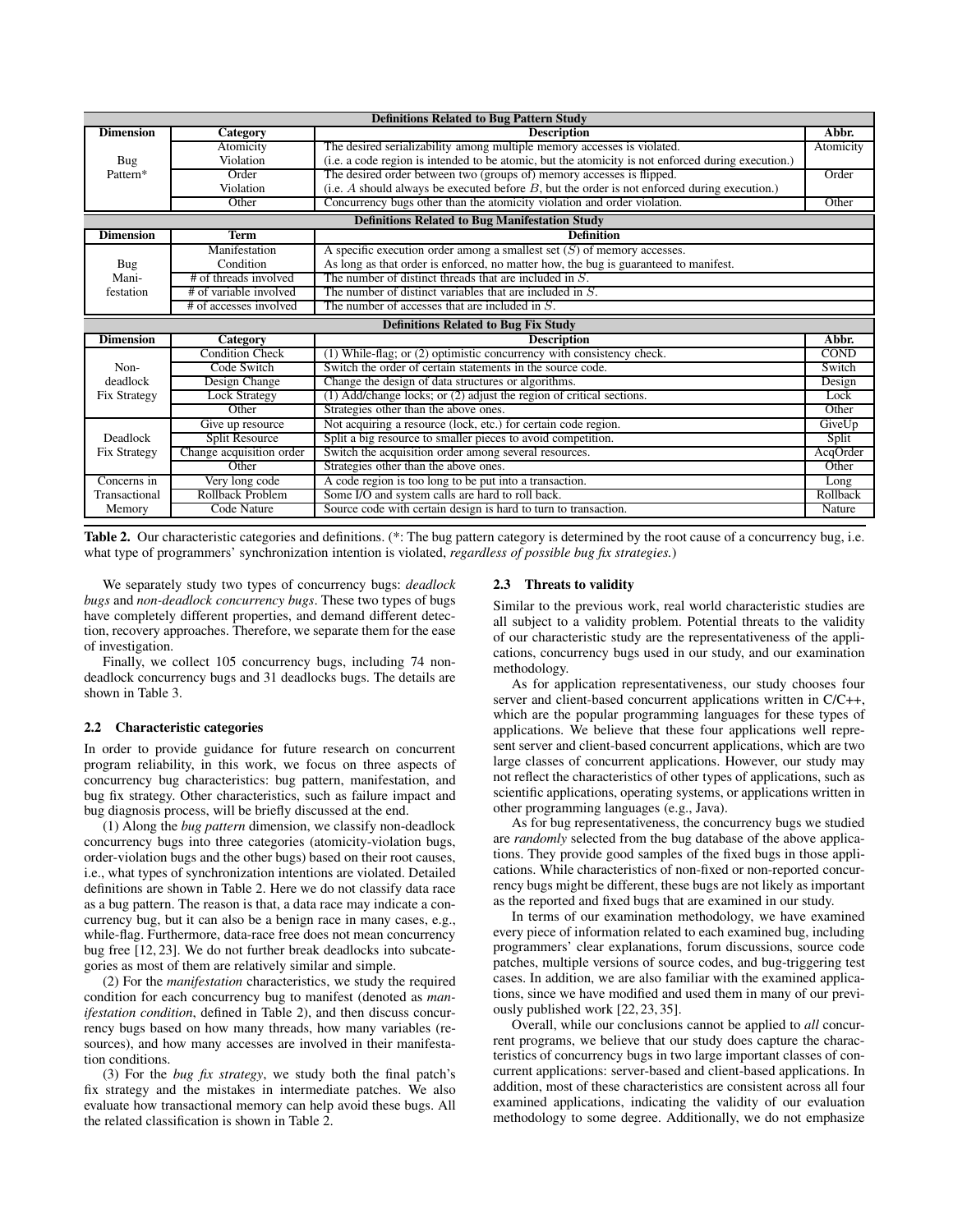

**Figure 1.** An atomicity violation bug from MySQL.



**Figure 2.** An order violation bug from Mozilla. The program fails to enforce the programmer's order intention: thread 2 should not read mThread until thread 1 initializes mThread. Note that, this bug could be fixed by making PR CreateThread atomic with the write to mThread. However, our bug pattern categorization is based on root cause, regardless of possible fix strategies.

| Thread 1<br>void buf flush try page() { | Thread $2 \cdots$ Thread n | <b>Monitor thread</b><br>void error monitor thread() {     |
|-----------------------------------------|----------------------------|------------------------------------------------------------|
| $\cdots$<br>rw lock(&lock);             | rw lock(&lock);            | if(lock wait time[ $i$ ] ><br>fatal timeout)               |
|                                         |                            | assert(0, "We crash the server;<br>It seems to be hung."); |
| MvSQL buf0flu.c                         |                            | MvSQL srv0srv.c                                            |

**Figure 3.** A MySQL bug that is neither an atomicity-violation bug nor an order-violation bug. The monitor thread is designed to detect deadlock. It restarts the server when a thread  $i$  has waited for a lock for more than fatal timeout amount of time. In this bug, programmers under-estimate the workload (n could be very large), and therefore the lock waiting time would frequently exceed fatal\_timeout and crash the server. (We simplified the code for illustration)

any quantitative characteristic results. Finally, we also warn the readers to take our findings together with above methodology and selected applications.

## **3. Bug pattern study**

Different bug patterns usually demand different detection and diagnosis approaches. In Table 4, we classify the patterns of the examined non-deadlock concurrency bugs into three categories: Atomicity, Order, and Other, which are described in Table 2. Note that the categories are distinguished from each other by the root cause of a bug, regardless of the possible bug fix strategies.

| Application    | Total | Atomicity | Order | Other |
|----------------|-------|-----------|-------|-------|
| <b>MySQL</b>   | 14    |           |       |       |
| Apache         | 13    |           |       |       |
| Mozilla        | 41    | 29        | 15    |       |
| OpenOffice     |       |           |       |       |
| <b>Overall</b> |       |           | 24    |       |

**Table 4.** Patterns of non-deadlock concurrency bugs. (There are 3 examined bugs, whose patterns can be considered as either atomicity or order violation. Therefore, they are considered in both categories.)



**Figure 4.** A write-write order violation bug from Mozilla. The program fails to enforce the programmer's order intention: thread 2 is expected to write io pending to be FALSE some time after thread 1 initializes it to be TRUE. Note that, this bug could be fixed by making S1 and S2 atomic. However, our bug pattern categorization is based on root cause, regardless of possible fix strategies.



**Figure 5.** A Mozilla bug that violates the intended order between two groups of operations.

**Finding** (1): Most (72 out of 74) of the examined non-deadlock concurrency bugs are covered by two simple patterns: *atomicityviolation* and *order-violation*.

**Implications:** Concurrent program bug detection, testing and language design should first focus on these two major bug patterns.

The Finding (1) can be explained by the fact that programmers generally put their intentions on atomic regions and execution orders, but it is not easy to enforce all these intentions correctly and completely in implementation.

Since programmers think sequentially, they tend to assume that small code regions will be executed atomically. For example, in Figure 1, programmers assume that if S1 reads a non-NULL value from thd->proc info, S2 will also read the same value. However, such an *atomicity assumption* can be violated by S3 during concurrent execution, and it leads to a program crash.

It is also common for programmers to assume an order between two operations from different threads, but programmers may forget to enforce such an order. As a result, one of the two operations may be executed faster (or slower) than the programmers' assumption, and it makes the order bug manifest. In the Mozilla bug shown in Figure 2, it is easy for programmers to assume wrongly that thread 2 would dereference mThread *after* thread 1 initializes it, because thread 2 is created by thread 1. However, in real execution, thread 2 may be very quick and dereference mThread *before* mThread is initialized. This unexpected order leads to program crash. Note that even though the bug can be fixed with locks, the root cause of the bug is not an atomicity violation, but an order violation.

Concurrency bugs violating other types of programmers' intentions also exist, but are much rarer as shown in Table 4. Figure 3 shows an example. In one version of MySQL, programmers use a timeout threshold fatal timeout to detect deadlock. The server will crash, if any thread waits for a lock for more than fatal timeout amount of time. However, when programmers set the threshold, they under-estimate the workload. As a result, users found that the MySQL server keeps crashing under heavy workload (with 2048 worker-thread setting). Such a performance-related as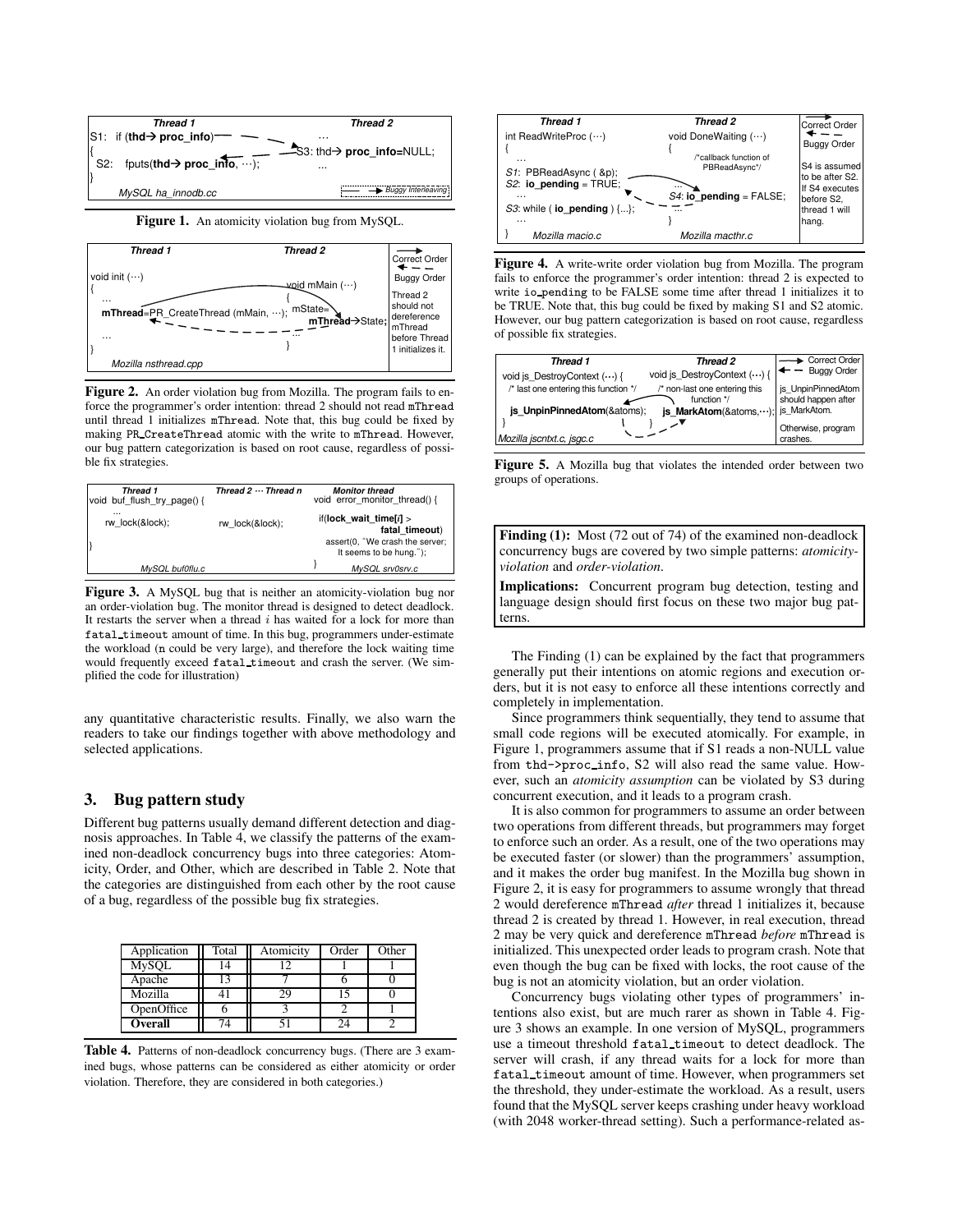sumption is neither atomicity intention nor order intention. This bug is fixed by limiting the number of worker-threads.

**Finding (2):** A significant number (24 out of 74) of the examined non-deadlock concurrency bugs are order bugs, which are *not* addressed by previous bug detection work.

**Implications:** New bug detection techniques are desired to address order bugs.

As we discussed above, it is common for programmers to assume a certain order between two operations from two threads. Specifically, programmers can have an order intention i) between a write and a read (Figure 2) to one variable; ii) between two writes (Figure 4) to one variable; or iii) between two groups of accesses to a group of variables (Figure 5). In Figure 4, programmers expect S2 to initialize io pending before S4 assigns a new value, FALSE, to it. However, the execution of the asynchronous read can be very quick and S4 may be executed before S2, contrary to the expectation of programmers. This makes thread 1 to hang. In another example shown in Figure 5, js UnpinPinnedAtom frees all elements in the atoms array. This set of memory accesses to the whole array is expected to happen after js\_MarkAtom, which may access some elements in atoms.

Note that the above order bugs are *different* from data race bugs and atomicity violation bugs. Even if two memory accesses to the same variable are protected by the same lock or two conflicting code regions are atomic to each other, the execution order between them still may not be guaranteed. We should also note that some order-violation bugs could be *fixed* using coarser-grained locking, as in example Figure 2 and Figure 4; some others cannot be fixed by locks, as in example Figure 5 and Figure 7 (will be discussed later). This is not related to the bug root cause, and does not affect our bug pattern classification.

Although important and common, order-violation bugs have not been well studied by previous research. Many order bugs will be missed by existing concurrency bug detectors, which mainly focus on race bugs or atomicity bugs. New techniques are desired for solving the order problems.

## **4. Bug manifestation study**

Manifestation condition of a concurrency bug is usually a specific order among a set of memory accesses or system events. In this section, we study the characteristics of real world concurrency bug manifestation, following the methodology defined in Table 2. We will discuss guidance for concurrent program testing and concurrency bug detection based on our observations.

#### **4.1 How many threads are involved?**

**Finding** (3): The manifestation of most (101 out of 105) examined concurrency bugs involves no more than two threads.

**Implications:** Concurrent program testing can pairwise test program threads, which reduces testing complexity without losing bug exposing capability much.

Finding (3) tells us that even though the examined server programs use hundreds of threads, in most cases, only a small number (mostly just *two*) of threads are involved in the manifestation of a concurrency bug.

The underlying reason for this is that most threads do *not* closely interact with many others, and most communication and collaboration is conducted between two or a small group of threads. As a result, manifestation conditions of most concurrency bugs do not involve many threads. For examples, all of the bugs presented in

| Non-deadlock concurrency bugs    |                |   |                                    |    |                       |  |
|----------------------------------|----------------|---|------------------------------------|----|-----------------------|--|
| Application                      | Total          |   | Env. $\vert > 2$ threads 2 threads |    | 1 thread              |  |
| <b>MySQL</b>                     | 14             |   |                                    | 12 | 0                     |  |
| Apache                           | 13             | 0 |                                    | 13 | 0                     |  |
| Mozilla                          | 41             |   |                                    | 40 | 0                     |  |
| OpenOffice                       | 6              | 0 | 0                                  | 6  | 0                     |  |
| Overall                          | 74             | 2 |                                    |    | $\mathbf{\Omega}$     |  |
| <b>Deadlock concurrency bugs</b> |                |   |                                    |    |                       |  |
|                                  |                |   |                                    |    |                       |  |
| Application                      | Total          |   | $Env.$ >2 threads 2 threads        |    | $\overline{1}$ thread |  |
| <b>MySQL</b>                     | g              | 0 |                                    |    |                       |  |
| Apache                           | 4              | 0 |                                    |    | 0                     |  |
| Mozilla                          | 16             | 0 |                                    | 14 |                       |  |
| OpenOffice                       | $\mathfrak{D}$ | 0 |                                    | 0  | 2                     |  |

**Table 5.** The number of threads (or environments) involved in concurrency bugs.

Section 3, except the one shown in Figure 3, are guaranteed to manifest if their execution follow certain partial orders (marked by dotted lines in the figures) between two threads.

We should note that this finding is *not* opposite to the common observation that concurrency bugs are sometimes easier to manifest at a heavy-workload (concurrent execution of many threads). In many cases, the manifestation condition involves only two threads. Heavy-workload increases the resource competition and context switch intensity. It therefore increases the possibility of hitting certain orders among the *two threads* that can trigger the bug. The manifestation condition still involves just two threads.

Our finding implies that testing can focus on execution orders among accesses from every pair of threads. Such pairwise testing technique can prevent the testing complexity from increasing exponentially with the number of threads. At the meantime, few concurrency bugs would be missed.

There are also cases where the bug manifestation relies on not only memory accesses within the program, but also environmental events (as shown in column 'Env' in Table 5). For example, one Mozilla bug cannot be triggered unless another program modifies the same file concurrently with Mozilla. Exposing such bugs needs special system support.

**Finding (4):** The manifestation of some (7 out of 31) deadlock concurrency bugs involves only one thread.

**Implications:** This type of bug is relatively easy to detect and avoid. Bug detection and programming language techniques can try to eliminate these simple bugs first.

It usually happens when one thread tries to acquire a resource held by itself. Detecting and analyzing this type of bugs are relatively easy, because we do not need to consider the contention from other concurrent execution components.

#### **4.2 How many variables are involved?**

Are concurrency bugs synchronization problems among accesses to one variable or multiple variables? To answer this question, we examine the number of variables (or resources) involved in the manifestation of each concurrency bug. The examination result is shown in Table 6.

**Finding (5):** 66% (49 out of 74) of the examined non-deadlock concurrency bugs involve only one variable.

**Implications:** Focusing on concurrent accesses to one variable is a good simplification for concurrency bug detection.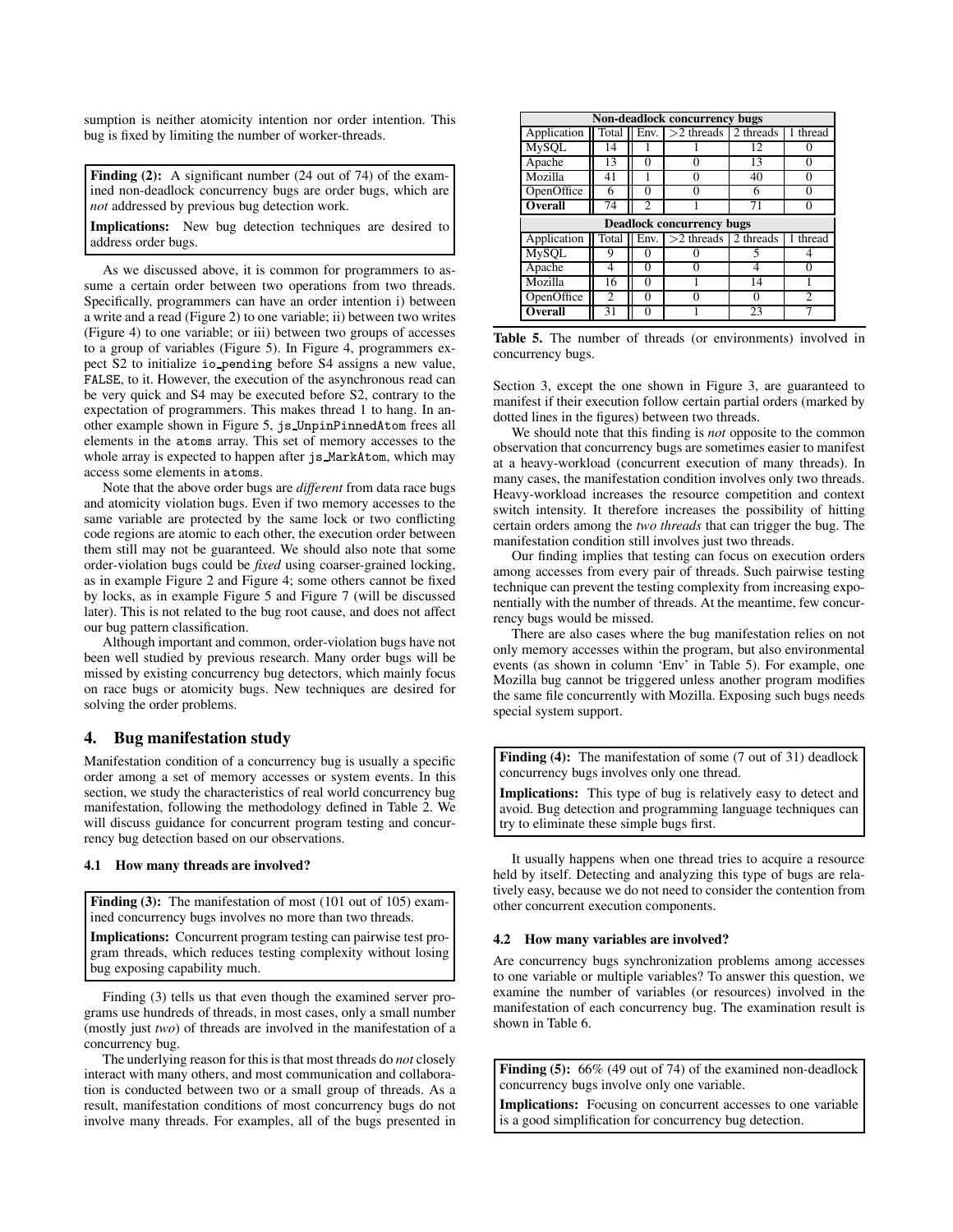| Non-deadlock concurrency bugs |       |                |            |  |  |  |
|-------------------------------|-------|----------------|------------|--|--|--|
| Application                   | Total | $>1$ variables | 1 variable |  |  |  |
| <b>MySQL</b>                  | 14    |                |            |  |  |  |
| Apache                        | 13    |                |            |  |  |  |
| Mozilla                       |       |                | 26         |  |  |  |
| OpenOffice                    |       |                |            |  |  |  |
| OveraII                       | 7Δ    |                |            |  |  |  |

| <b>Deadlock concurrency bugs</b> |    |                                      |    |            |  |  |  |
|----------------------------------|----|--------------------------------------|----|------------|--|--|--|
| Application                      |    | $Total \sim 2$ resources 2 resources |    | 1 resource |  |  |  |
| MySOL                            |    |                                      |    |            |  |  |  |
| Apache                           |    |                                      |    |            |  |  |  |
| Mozilla                          |    |                                      |    |            |  |  |  |
| OpenOffice                       |    |                                      |    |            |  |  |  |
| Overall                          | 31 |                                      | 23 |            |  |  |  |

**Table 6.** The number of variables (resources) involved in concurrency bugs.



**Figure 6.** A multi-variable concurrency bug from Mozilla. Accesses to three correlated variables, mContent, mOffset and mLength, should be synchronized.

Finding (5) confirms our intuition. Flipping the order of two accesses to different memory locations does not *directly* change the program state, and therefore is less likely to cause problems. Figure 1, 2, and 4 are all examples of single variable concurrency bugs: their manifestation can be guaranteed by certain order among accesses to one variable.

This finding supports the single-variable assumption taken by many existing bug detectors. For example, data race bug detection [37, 42] checks the synchronization among accesses to one variable; some atomicity violation bug detection tools also focus on atomic regions related to one variable [23, 41].

**Finding** (6): A non-negligible number (34%) of non-deadlock concurrency bugs involve more than one variable.

**Implications:** We need *new* concurrency bug detection tools to address multiple variable concurrency bugs.

Multiple variable concurrency bugs usually occur when unsynchronized accesses to correlated variables cause inconsistent program state. Semantic connections among variables are common, and therefore, multiple variable concurrency bugs are common too.

Figure 6 shows an example of multiple variable concurrency bug from Mozilla. In this example, mOffset and mLength together mark the region of useful characters stored in dynamic string mContent. Thread 1 and 2's concurrent accesses to these *three* variables should be synchronized, otherwise thread 1 might read inconsistent values and access invalid memory address. Here, controlling the order of memory accesses to any single variable, *cannot* guarantee the bug to manifest. For example, it is *not* wrong for thread 1 to read mContent either before or after thread 2's modification to all of *three* variables. The required condition for the bug manifestation is that thread 1 uses the *three* correlated variables in the middle of thread 2's modification to these *three* variables.

As discussed above, most existing bug detection tools only focus on single-variable concurrency bugs. Although this simplification provides a good starting point for concurrency bug detection, future research should not ignore the problem of multi-variable concurrency bugs.

The difficulty of detecting multiple variable concurrency bugs is that it is hard to infer which accesses, to different variables, should be well synchronized. Solving this problem will not only benefit automatic concurrency bug detection, but also provide useful hints for programmers to specify correct transactions or atomic regions for transactional memory or atomicity bug detection tools [12].

**Finding (7):** 97% (30 out of 31) of the examined deadlock concurrency bugs involve at most two resources.

**Implications:** Deadlock-oriented concurrent program testing can pairwise test the order among acquisition and release of two resources.

Among the examined deadlock bugs, only one bug is triggered by three threads circularly waiting for three resources. Leveraging this finding, pairwise testing on resources can prevent the testing complexity from increasing exponentially with the total number of resources.

## **4.3 How many accesses are involved?**

We find that the manifestation of most concurrency bugs involves only two threads and a small number of variables. However, the number of accesses from one thread to each variable can still be huge. Therefore, we need to study how many accesses are involved in the bug manifestation.

| Non-deadlock concurrency bugs    |         |                   |                             |                         |                   |                  |  |
|----------------------------------|---------|-------------------|-----------------------------|-------------------------|-------------------|------------------|--|
| Application                      |         | Total 1 acc.*     |                             | $2 \text{ acc.}$ 3 acc. |                   | 4 acc. $>4$ acc. |  |
| <b>MySQL</b>                     | 14      |                   |                             |                         |                   |                  |  |
| Apache                           | 13      | $\mathbf{\Omega}$ | 6                           | 5                       | $\mathfrak{D}$    |                  |  |
| Mozilla                          | 41      |                   | 12                          | 18                      | 5                 | 6                |  |
| OpenOffice                       | 6       | $\mathbf{\Omega}$ | $\mathcal{D}_{\mathcal{L}}$ | 3                       |                   |                  |  |
| Overall                          | 74      | $\mathbf{\Omega}$ | 22                          | 33                      | 12                |                  |  |
| <b>Deadlock concurrency bugs</b> |         |                   |                             |                         |                   |                  |  |
|                                  |         |                   |                             |                         |                   |                  |  |
| Application                      | Total I | 1 acc. $*$        | $2$ acc. $3$ acc.           |                         | 4 acc.            | $>4$ acc.        |  |
| <b>MySQL</b>                     | 9       |                   |                             | 4                       |                   |                  |  |
| Apache                           | 4       |                   | $\theta$                    | 4                       |                   |                  |  |
| Mozilla                          | 16      |                   | $\mathcal{D}_{\mathcal{L}}$ | 12                      | ∩                 |                  |  |
| OpenOffice                       | 2       | 2                 | 0                           | 0                       | $\mathbf{\Omega}$ |                  |  |

**Table 7.** The number of accesses (or resource acquisition/release) involved in concurrency bugs. (\*: "1 acc." case happens only in deadlock bugs, when one thread waits for itself. The bug triggering therefore does not depend on any inter-thread order problem.)

**Finding (8.1):** 90% (67 out of 74) of the examined non-deadlock bugs can deterministically manifest, if certain orders among at most four memory accesses are enforced.

**Finding (8.2):** 97% (30 out of 31) of the examined deadlock bugs can deterministically manifest, if certain orders among at most four resource acquisition/release operations are enforced.

**Implications:** Concurrent program testing can focus on the partial order among every small groups of accesses. This simplifies the interleaving testing space from exponential to polynomial regarding to the total number of accesses, with little loss of bug exposing capability.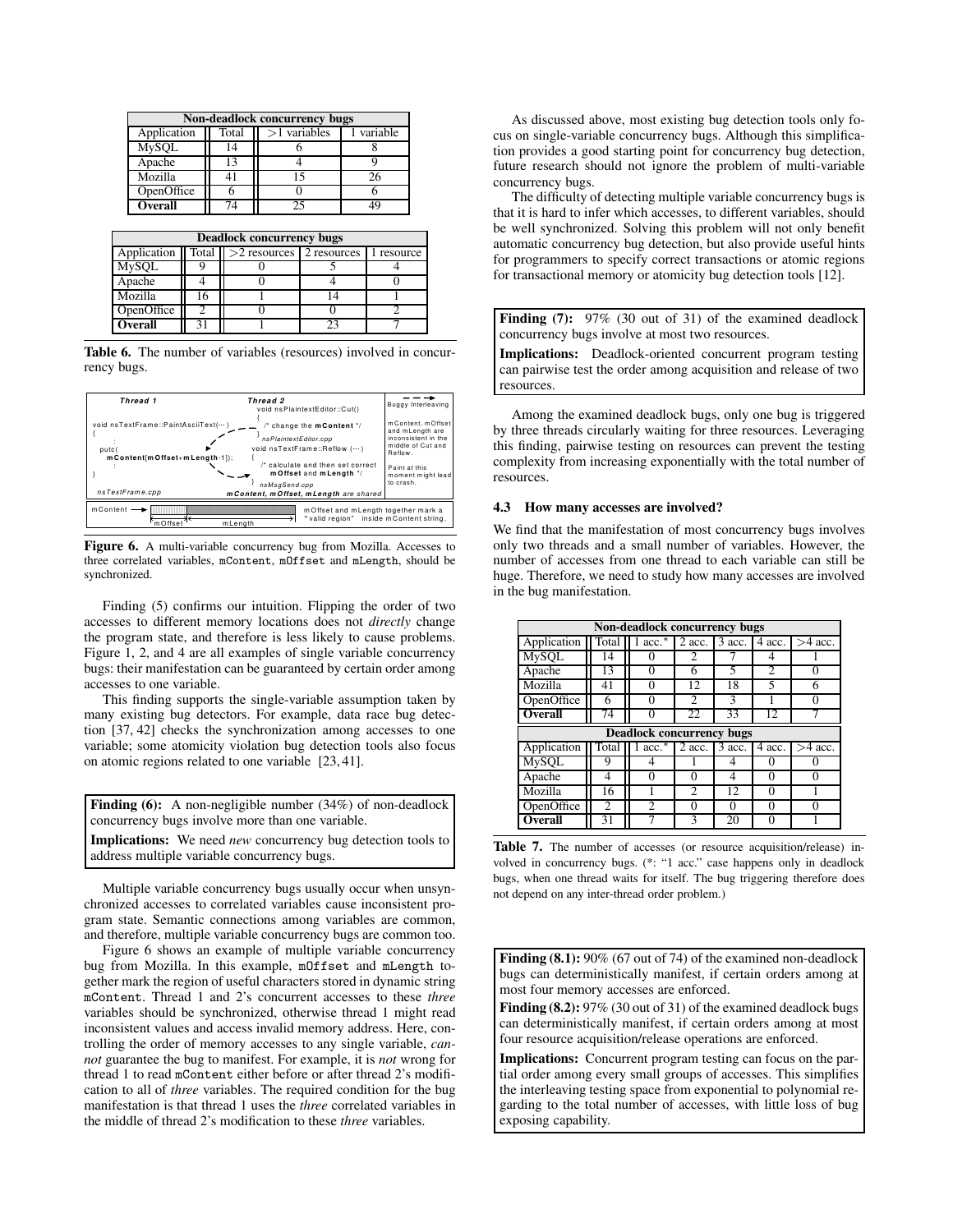The Finding (8.1) can be easily understood, considering that most of the examined concurrency bugs have simple patterns and involve a small number of variables. Most of the exceptions come from those bugs that involve more than two threads and/or more than two variables.

The Finding (8.2) is also natural, considering that most of our examined deadlock bugs involve only two resources.

The above findings have significant implication for concurrent program testing. The challenge in concurrent program testing is that the number of all possible interleavings is exponential to the number of dynamic memory accesses, which is too big to thoroughly explore. Our finding provides support to a more effective design of interleaving testing [21]: exploring all possible orders within every small groups of memory accesses, e.g. groups of 4 memory accesses. The complexity of this design is only polynomial to the number of dynamic memory accesses, which is a huge reduction from the exponential-sized all-interleaving testing scheme. Furthermore, the bug exposing capability of this design is almost as good as exploring all interleavings. It would miss only few bugs in our examination.

A recent model checking work [28] uses the heuristic to start the checking from interleavings with small numbers of context switches. Our study provides support for this heuristic.

Of course, enforcing a specific partial order among a set of accesses is not trivial. The program input and many accesses need to be controlled to achieve that. How to leverage our finding to enable practical and powerful concurrent program testing and model checking remains as future work.

## **5. Bug fix study**

## **5.1 Fix strategies**

Before we check how the real world bugs were fixed, our guess was that adding or changing locks should be the most common way to fix concurrency bugs. However, the characteristic result is contrary to our guess, as shown in Table 8.

| Application    Total    COND   Switch   Design   Lock   Other |    |    |    |    |  |
|---------------------------------------------------------------|----|----|----|----|--|
| <b>MySQL</b>                                                  |    |    |    |    |  |
| Apache                                                        |    |    |    |    |  |
| Mozilla                                                       |    |    |    |    |  |
| OpenOffice                                                    |    |    |    |    |  |
| <b>Overall</b>                                                | 19 | 10 | 19 | 20 |  |

**Table 8.** Fix strategies for non-deadlock concurrency bugs (all categories are explained in Table 2).

**Finding (9):** Adding or changing locks is *not* the major fix strategy. It is used for only 20 out of 74 non-deadlock concurrency bugs that we examined.

**Implication:** There is no silver bullet for fixing concurrency bugs. Just telling programmers that certain conflicting accesses are not protected by the same lock is not enough to fix concurrency bugs.



**Figure 7.** A MySQL bug that cannot be fixed by adding/changing locks.

There are two reasons for this controversy. First of all, locks cannot guarantee to enforce some synchronization intentions, such as  $A$  should happen before  $B$ . Therefore, adding/changing locks can not fix certain types of bugs. Figure 5 shows such an exmaple. Here we show another simple example in Figure 7. Secondly, even if adding/changing locks can fix a bug, in many cases, it is not the best strategy, because it may hurt the performance or introduce new bugs, such as deadlock bugs.

In the following, we describe the different strategies, other than adding/changing locks, used by programmers. We will see that these strategies usually require deep understanding of program semantics. At the mean time, they usually have better performance than corresponding lock-based fixes, if existing.

(1) Condition check (denoted as COND). Condition check can be used in different ways to help fix concurrency bugs. One way is to use while-flag to fix order-related bugs, such as the bug shown in Figure 5. The other way is to add consistency check to monitor the bug-related program states. This enables the program to detect buggy interleavings and restore program states. For example, to fix the bug shown in Figure 6, the program does consistency check if(strlen(mContent)>= mOffset+mLength) before it executes putc function. The putc will be skipped if the consistency check fails. In another example shown in Figure 8,

condition (n!=block->n) is checked to see whether the shared variable block->n has been overwritten since the last time it was read. If n is not consistent with block->n, the program rolls back and reads block->n again. Note that, above fix strategy does *not* eliminate the buggy interleaving, which is usually the purpose of lock-based fixes. Instead, it focuses on detecting buggy interelavings and makes sure the



**Figure 8.** A MySQL bug fix.

program states corrupted by the buggy interelavings can be recovered in time. It has better performance than corresponding lockbased fixes.

(2) Code switch (denoted as Switch). Switching the order of certain code statements can fix some order-related bugs. For example, the order bug shown in Figure 4 is fixed by switching statements S1 and S2, so that S2 is always executed before S4.

(3) Algorithm/Data-structure design change (denoted as Design). This includes different types of algorithm changes and data structure changes that help to achieve correct synchronization. Some design changes are simple, just modifying a few data structures. For example, in the MySQL bug #7209, the bug is caused by unprotected conflicting accesses to a shared variable HASH::current record. Programmers recognize that this variable does not need to be shared. They simply move the field current record out of the class HASH, making it a local variable for each thread, and fix the bug. As another example, in Mozilla bug #201134, one thread needs to conduct a series of operations on a shared variable nsCertType. In order to enforce the atomicity of that series of operations, programmers simply let program read nsCertType into a local variable, conduct operations on the local variable, and store the value back to nsCertType at the end. Some design changes are more complicated, involving algorithm re-design. For example, in Mozilla bug #131447, programmers changed a message handling and queueing algorithm to tolerate special timing when a reply message arrives before its corresponding callback function is ready.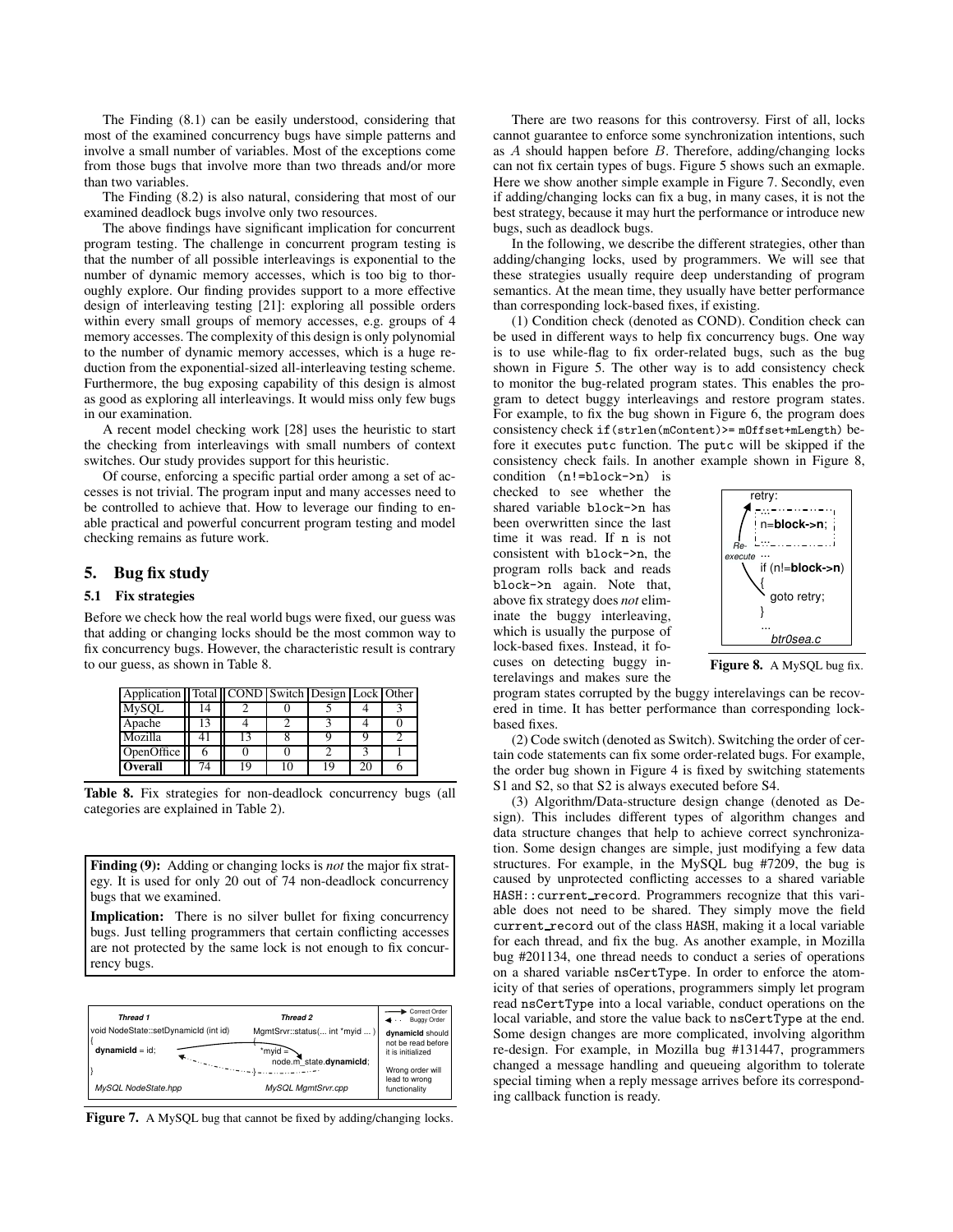As we can see, fixing concurrency bugs is much more complicated than just adding or changing lock operations. Race detection tools can help programmers conduct those lock-related fixes, but this is not enough. It is desired to have more tools to help programmers figure out the bug pattern, the consistency condition associated with each bug, etc. For example, if programmers know that the bug is an order-violation bug and they also know what the consistency condition is, it is easy to come out with a *condition check* fix. This is the challenge for future research on concurrency bug detection and diagnosis.

| Application    Total    GiveUp   Split   AcqOrder   Other |    |     |  |  |
|-----------------------------------------------------------|----|-----|--|--|
| <b>MySQL</b>                                              |    |     |  |  |
| Apache                                                    |    |     |  |  |
| Mozilla                                                   | 16 |     |  |  |
| OpenOffice                                                |    |     |  |  |
| <b>Overall</b>                                            | 31 | 1 Q |  |  |

**Table 9.** Fix strategies for deadlock bugs (all categories are explained in Table 2)

**Finding (10):** The most common fix strategy (used in 19 out of 31 cases) for the examined deadlock bugs is to let one thread give up acquiring one resource, such as a lock. This strategy is simple, but it may introduce other non-deadlock bugs.

**Implication:** We need to pay attention to the correctness of some "fixed" deadlock bugs.

In many cases, programmers find it unnecessary or not worthwhile to acquire a lock within certain program context. Therefore, they simply drop the resource acquisition to avoid the deadlock.

However, this strategy could introduce non-deadlock concurrency bugs. In some of our examined bug reports, programmers explicitly say that they know the fix would introduce a new nondeadlock concurrency bug. They still adopt the fix, because they gamble that the probability for the non-deadlock bug to occur is small. In the future, techniques combining optimistic concurrency and rollback-reexecution, such as TM, can help fix some deadlock bugs. Of course, using these techniques should also be careful, because they might introduce live-lock problems.

## **5.2 Mistakes during bug fixing**

Fixing bugs is hard. Some patches released by programmers are still buggy. In order to investigate the nature of buggy patches, we collect all the distinct buggy patches of the 57 Mozilla concurrency bugs<sup>1</sup>. Specifically, we first gather all the intermediate (non-final) patches submitted by Mozilla programmers for these 57 bugs. We then manually check each patch and filter out non-bugfixing patches, which only change comments or code structures for maintenance purpose.

Our study finds that 17 out of the 57 Mozilla bugs have at least one buggy patches. On average, 0.4 buggy patches were released before every final correct patch. Among all the 23 distinct buggy patches, 6 of them only decrease the occurrence probability of the original concurrency bug, but fail to fix the original bug completely (an example is shown in Figure 9). 5 of them introduce new concurrency bugs. The other 12 introduce new non-concurrency bugs. Programmers need help to improve the quality of their patches.

#### **5.3 Discussion: bug avoidance**

Good programming languages should help avoid some bugs during implementation. Transactional memory (TM) is a popular trend of



**Figure 9.** The process of fixing the bug shown in Figure 5. Programmers want to make sure js MarkAtom will not be called after js UnpinPinnedAtom. They first added a flag variable state to fix the bug. However, that left a small window between S1 and S2 unprotected. They finally added a second flag variable gcLevel to completely fix the bug.

programming language feature for easing concurrent programming. To estimate its benefit and what more are needed along this direction, we study the 105 concurrency bugs to see how many of them can potentially be avoided with TM support. Furthermore, we study what are the issues that future concurrent programming language design needs to address.

Again, our analysis should be interpreted with our examined applications and evaluation methodology in mind, as discussed in Section 2.3. In addition, since different TM designs may have different features, in our discussion, we focus on the basic atomicity and isolation properties of TM. We discuss the benefits and concerns in general, based on such basic TM designs [2, 16, 25, 26]. It is definitely possible for advanced TM designs to address some of the concerns we will discuss, which is exactly the purpose of our discussion: provide more real-world information and help improve the design of TM.

| Application   Total |     | Can  | TM might help(concerns:)   Little |                   |  |      |
|---------------------|-----|------|-----------------------------------|-------------------|--|------|
|                     |     | Help | Long                              | Rollback   Nature |  | Help |
| MySQL               | 23  |      |                                   |                   |  |      |
| Apache              |     |      |                                   |                   |  |      |
| Mozilla             | 57  | 25   |                                   |                   |  | 10   |
| OpenOffice          |     |      |                                   |                   |  |      |
| <b>Overall</b>      | 105 | 41   |                                   | 30                |  | 20   |

**Table 10.** Can TM help avoid concurrency bugs?

**Finding (11):** TM can help avoid many concurrency bugs (41) out of the 105 concurrency bugs we examined).

**Implication:** Although TM is not a panacea, it can ease programmers correctly expressing their synchronization intentions in many cases, and help avoid a big portion of concurrency bugs.

Atomicity violation bugs and deadlock bugs with relatively small and simple critical code regions can benefit the most from TM, which can help programmers clearly specify this type of atomicity intention. Figure 8 shows an example, where programmers use a consistency check with re-execution to fix the bug. Here, a *transaction* (with abort, rollback and replay) is exactly what programmers want.

<sup>&</sup>lt;sup>1</sup> We focus on Mozilla, because it has the best maintenance of patch update information.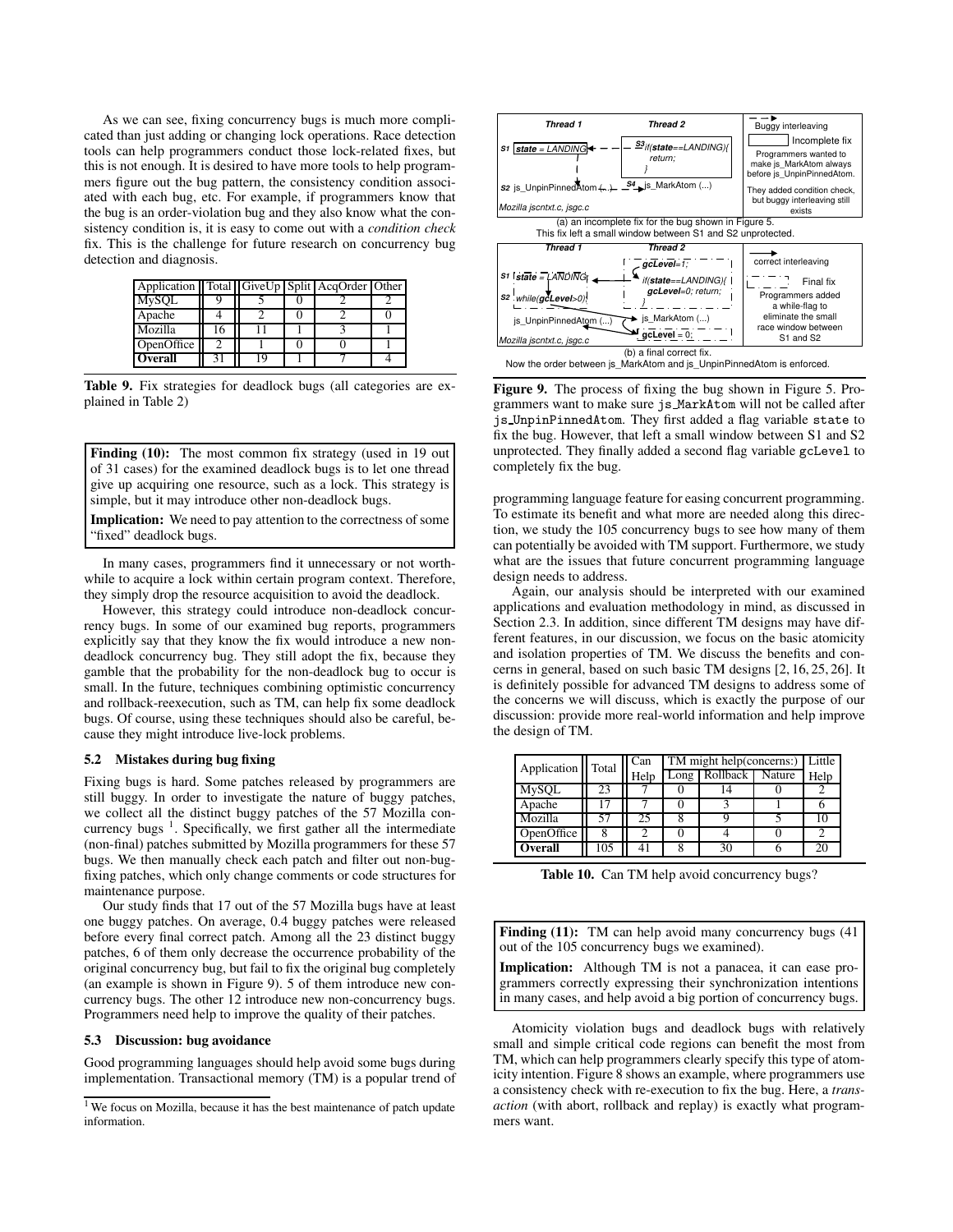Finding (12): TM can potentially help avoid many concurrency bugs (44 out of the 105 concurrency bugs we examined), if some concerns can be addressed, as shown in Table 10.

**Implication:** TM design can combine system supports and other techniques to solve some of these concerns, and further ease the concurrent programming.

One concern, not a surprise, is I/O operations. As operations like I/O are hard to roll back, it is hard to use TM to protect the atomicity of code regions which include such operations. Take the concurrency bug in Figure 1 as an example. Since S2 involves a file operation, TM might need non-trivial undo techniques to protect the S1–S2 atomic region.

Other concerns, such as atomic region size and special code nature, also exist. For example, the atomic code regions of several Mozilla bugs include the whole garbage collection process. These regions could have too large memory footprint to be effectively handled by hardware-TM.

Many of the above concerns are addressable in TM, but with higher overhead and complexity. For example, some of the rollback concerns can be addressed using system supports. Very long transactions can be addressed by combining software and hardware TMs.

**Finding (13):** 20 out of the 105 concurrency bugs that we examined cannot benefit from the basic TM designs, because the violated programmer intentions, such as order intentions, cannot be guaranteed by the basic TM.

**Implications:** Apart from atomicity intentions, there is also a significant need for concurrent programming language features to help programmers express order intentions easily.

Programmers' order intention is the major type of intention that cannot be easily enforced by the basic TM design or locks. In general, the basic TM designs cannot help enforce the intention that A has to be executed before B. Therefore, they cannot help avoid many related order-violation bugs<sup>2</sup>. Among all order-violation bugs, we find a sub-type of order intentions that are extremely hard to be enforced by basic TM designs: A must be either executed before B or not executed at all. In other words, programmers do not want  $B$  to wait for  $A$ . They simply skip  $A$  if  $B$  is already executed. For example, in one Mozilla bug, thread 1 keeps inserting entities to a cache and thread 2 would destroy the cache at some moment. Based on the description in the bug report, programmers do not want thread 2 to wait for thread 1 to finish all insertions. The program simply skips any insertion attempt after the cache is destroyed. This happens for 7 bugs.

In order to help avoid above 20 bugs, the semantic design, instead of implementation schemes, of the basic TM needs to be enhanced. Recently, some TM designs [5, 17] are equipped with rich semantics (such as watch/retry, retry/orElse) and can help enforce some of the above synchronization intentions. We hope our bug characteristic study can help future research to decide the best TM design.

## **6. Other characteristics**

*Bug impacts:* Among our examined concurrency bugs, 34 of them can cause program crashes and 37 of them cause program hangs. This validates that concurrency bug is a severe reliability problem.

*Some concurrency bugs are very difficult to repeat.* In one bug report (Mozilla#52111), the reporter complained that "I develop Mozilla full time all day, and I get this bug only once a day". In another bug report (Mozilla#72599), the reporter said that "I saw it only once ever on *g* (never on other machines). Perhaps the dual processor of *g* makes it occur."

*Test cases are critical to bug diagnosis.* Programmers' discussions show that a good test case to repeat a concurrency bug is very important for diagnosis. In Mozilla bug report #73291, the programmers once gave up on this bug and closed the bug report, because they could not repeat the bug. Fortunately, somebody worked out a way to reliably repeat the bug, and the bug was fixed subsequently. In another Mozilla bug report (Mozilla#72599), the programmers finally gave up repeating the bug and simply submit a patch based on their "guessing", and this led to a wrong fix.

*Programmers lack diagnosis tools.* From the bug reports, we notice that many concurrency bugs are diagnosed simply by programmers reading the source code. For example, for 29 out of the 57 Mozilla bugs, the bug reports did not mention that the programmers ever leveraged any information from any tools, core dumps, or stack traces, etc. Sometimes programmers tried gdb, but could not get useful information. We have never seen programmers mentioned that they used any automatic diagnosis tools. In contrast, in many bug reports about memory bugs, programmers mentioned that they got help from Valgrind, Purify, etc [20].

# **7. Related work**

**Bug characteristic studies** A lot of work has been done to study the bug characteristics in large software systems. Many of them provide precious information to help improve software reliability from different aspects, such as bug detection [8, 38], fault tolerance [14], failure recovery [6], fault prediction and testing [32], etc. In a recent work [43], people also studied how the recent trends (availability of commercial tools, open-source, etc) affect the general bug characteristics (bug distribution, fixing time) for all bugs.

Unfortunately, few previous work have studied concurrency bugs, probably because real world concurrency bugs are hard to collect and analyze. For example, in a previous study [6], only 12 concurrency bugs were collected from three applications: MySQL, GNOME and Apache. Under this situation, a previous concurrency bug pattern study [11] had to ask students to purposely write concurrent programs containing bugs, which cannot well represent the real world bug characteristics. Unlike previous work, we study the bug pattern, manifestation, and fix of 105 real world concurrency bugs from 4 large open source applications. Our study provides many findings and implications for addressing the correctness problems in concurrent programming.

**Improving concurrent program reliability** Techniques to improve concurrent program quality is related to our work. Due to space limit, here we briefly discuss the work that have not been discussed in previous sections.

In software testing, people proposed different coverage criteria in order to selectively test concurrent program interleavings. Unfortunately, these proposals are either too complicated [39] or based on heuristics [4, 9]. Our study of concurrency bug manifestation can help understand the trade-off between testing complexity and bug exposing capability and help design better coverage criteria.

In programming language area, designs other than transactional memory are also studied. AtomicSet [40] associates synchronization constraints with data instead of code region. This design can help avoid some multiple variable related concurrency bugs. Autolocker [24] eases programmers specifying atomic regions by automatically assigning locks. Our characteristics study provides more motivation for these new language features.

<sup>2</sup> Some order-violation bugs can be avoided by TM. In those cases, order intentions can be enforced as side effects while TM enforces the atomicity of related code regions (an example is shown in Figure 2).